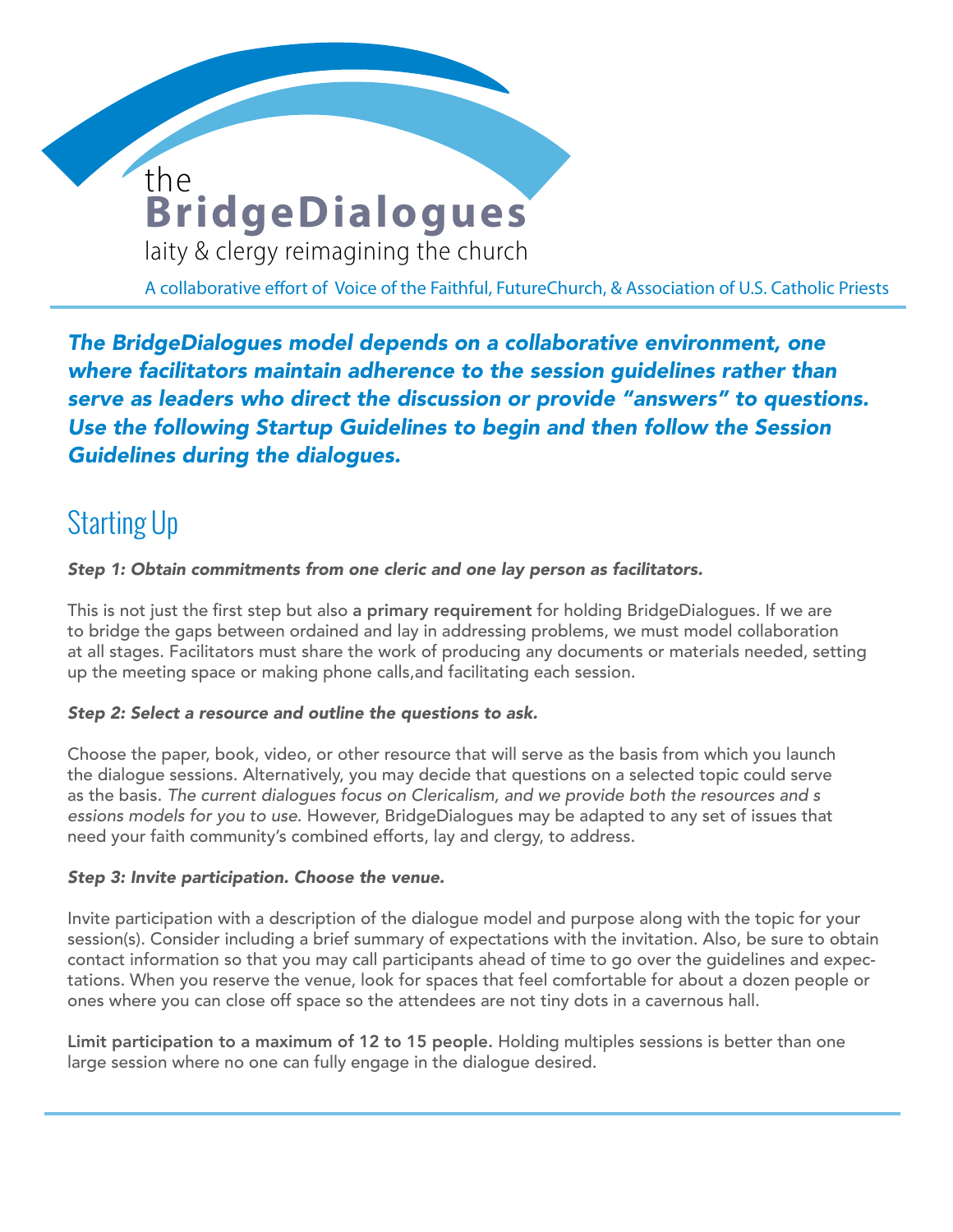### *Step 4: Prepare the participants.*

Ensure that all participants know beforehand what you expect from them. Here's a short list of what each should know:

- A collaborative discussion does not use speakers and a standard Q and A format. Instead, it is similar to a book group where each person reads material prior to the discussion, then comes to express their own feelings and thoughts about the material.
- During sessions, no one seeks to "answer" another's thoughts or ideas, but rather to talk about what "I think" and "I feel" and "I had an experience"—the "I" statements must prevail. It matters less what a rule or fact or event is than what I think or feel about the rule or experience or event. Be sure partici pants understand this format AND are prepared to share your thoughts and feelings.
- What is shared in a session will remain confidential to that session unless the person who shared infor mation gives their express permission to report their comments elsewhere.

After talking with a prospective participant, send them (or direct them to) the resource(s) you will be using for the planned session(s).

### *Step 5: Set up the meeting space.*

Arrange chairs in a large circle so that each person can see the one speaking. Consider using a "talking stick" as an aid to remind people to speak one at a time—anything can serve as this "stick": a rock, a large medal, a three-minute timepiece, a hat, a baton, even an actual stick. The idea is that only the person holding the talisman may speak (except the facilitator, who may need to remind the speaker that it is another's turn). When one person finishes, they hand the talisman to the person on their right. This person may speak or may decline to speak at that particular time and hand the talisman to the next person. Those who decline should be invited after one cycle to speak before others speak a second time.

### *Step 6: Run the session.*

Conduct the session, following the instructions in "Russing a Session." Use one of the resources included in this package and its related questions for your session, or develop other questions for those resources, or specify your own topic and questions using our templates as design models.

### Running a Session

Remember, these sessions require co-leaders, so you both share the duties of the facilitator. Your goals are to involve as many attendees as possible in the discussion, to encourage respectful attention to different views, and to prevent one or two voices from dominating a session. This does not mean cutting off a persistent voice. In any such setting, some people will speak more than others. But you can encourage those who have not yet contributed by inviting them to speak before others have a second chance to speak.

Here is a format for the session that you may find useful.

### *• Greeting and Introductions*

Introduce yourselves, ask each person to introduce themselves and, depending on the size of the group, perhaps say what they hope to learn or how they heard about the session. The goal is not necessarily to obtain answers to these questions but rather to "lubricate the voices" (get everyone **2**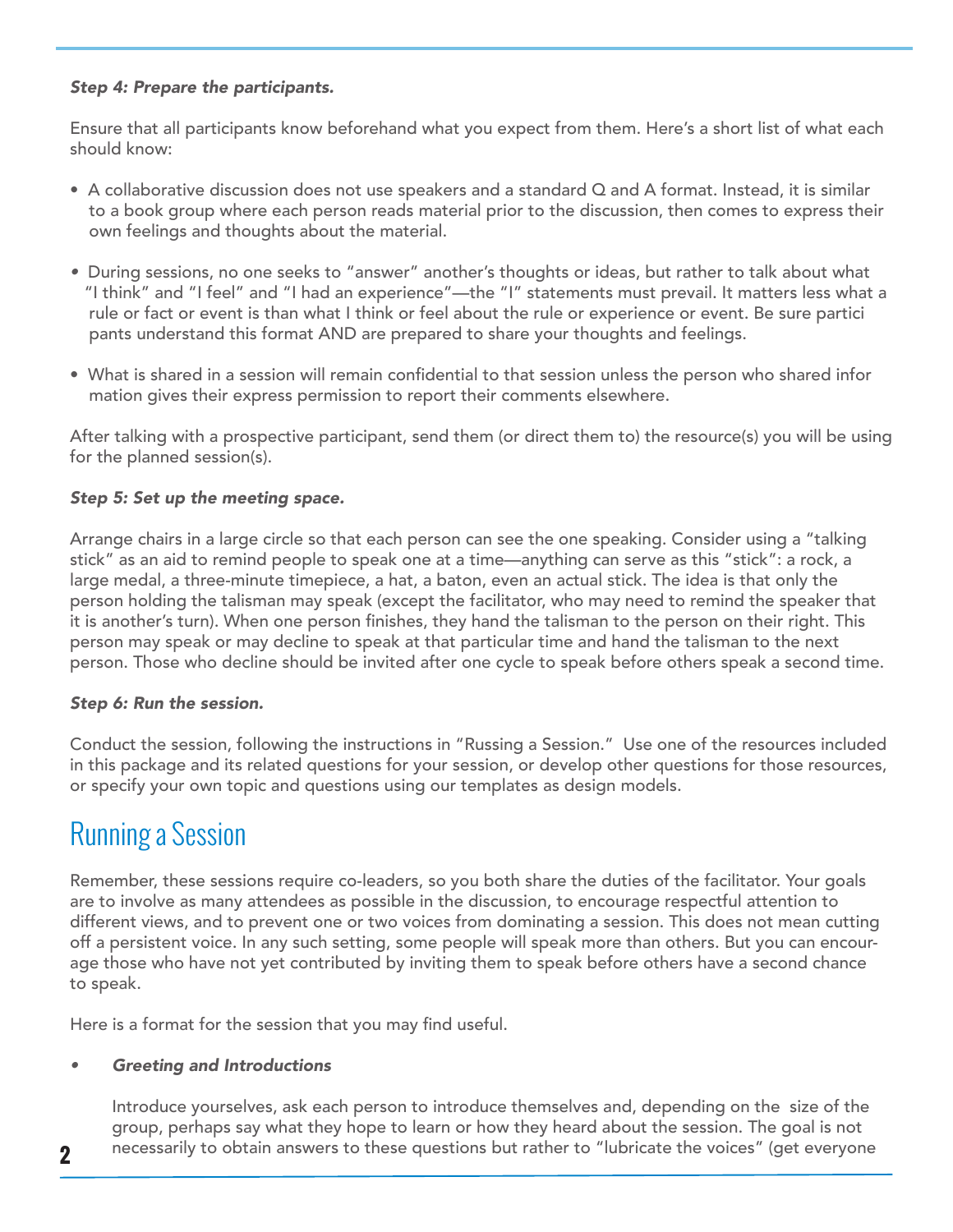**WOMEN DEACONS** sessions with the same group.] talking from the start). [You may not need the introductions each time if you hold multiple

### *• Opening Prayer*

 Use a multi-stanza prayer and go around the room having each person say a few lines of the prayer. Again, your goal is to lubricate the voices and let everyone participate from the beginning.

### *• Ground Rules (remind attendees of this at each session)*

- 1. Everyone is invited to contribute. Make sure everyone has a chance by not taking more than three or four minutes each time you speak.
- 2. Try not to speak twice until everyone has had a chance to speak once—but don't feel com pelled to speak until you are ready. (If you are using a talking stick, where each person hands the "stick" to the right, advise everyone that they may pass the stick if they are not yet ready to speak. Be sure to return to them later to ask if they are ready.)
- 3. Respect each other's opinions and contributions.
- 4. Anything said during this session remains confidential to this session.

### *• Session*

- 1. Use questions or topics you have prepared for the discussion. Perhaps begin with your own initial thoughts (briefly) about the issue.
- 2. Hand the "talking stick" to the next person and proceed around the room. When you feel the first question/topic has been addressed, pose the next question/issue.
- 3. Continue until about 10 minutes prior to the end of the scheduled time. Then ask what "next steps" the group sees as useful in light of the session's exchanges. If it's a next meeting, try to get best days/times from the participants. If it's wider sharing, offer to set up ways for that to happen or designate someone from the group to do so.
- *Closing Prayer*

## Tips and Potential Problems

It ia rare, but no matter how prepared you are, no matter how long you spent "vetting" and preparing everyone, someone may disrupt the session. Perhaps by speaking too long. Perhaps by veering wildly off-topic. Perhaps by directing personal comments at another participant. Plan beforehand for how you will handle any such issues. Because there are two of you running the session, one of you is always available to guide a disruptive person away from the circle. Do not worry though—disruption rarely happens; you just want to be prepared in case it does.

### *Some possible ways to defuse a situation:*

- *•* Take advantage of the slightest pause in the offending speaker's monologue to thank them and ask them to hand the talking piece to the person on the right. Be quick!
- $\bullet$  If the offending speaker's monologue ends, remind everyone of the ground rules before the next  $\bullet$   $\bullet$